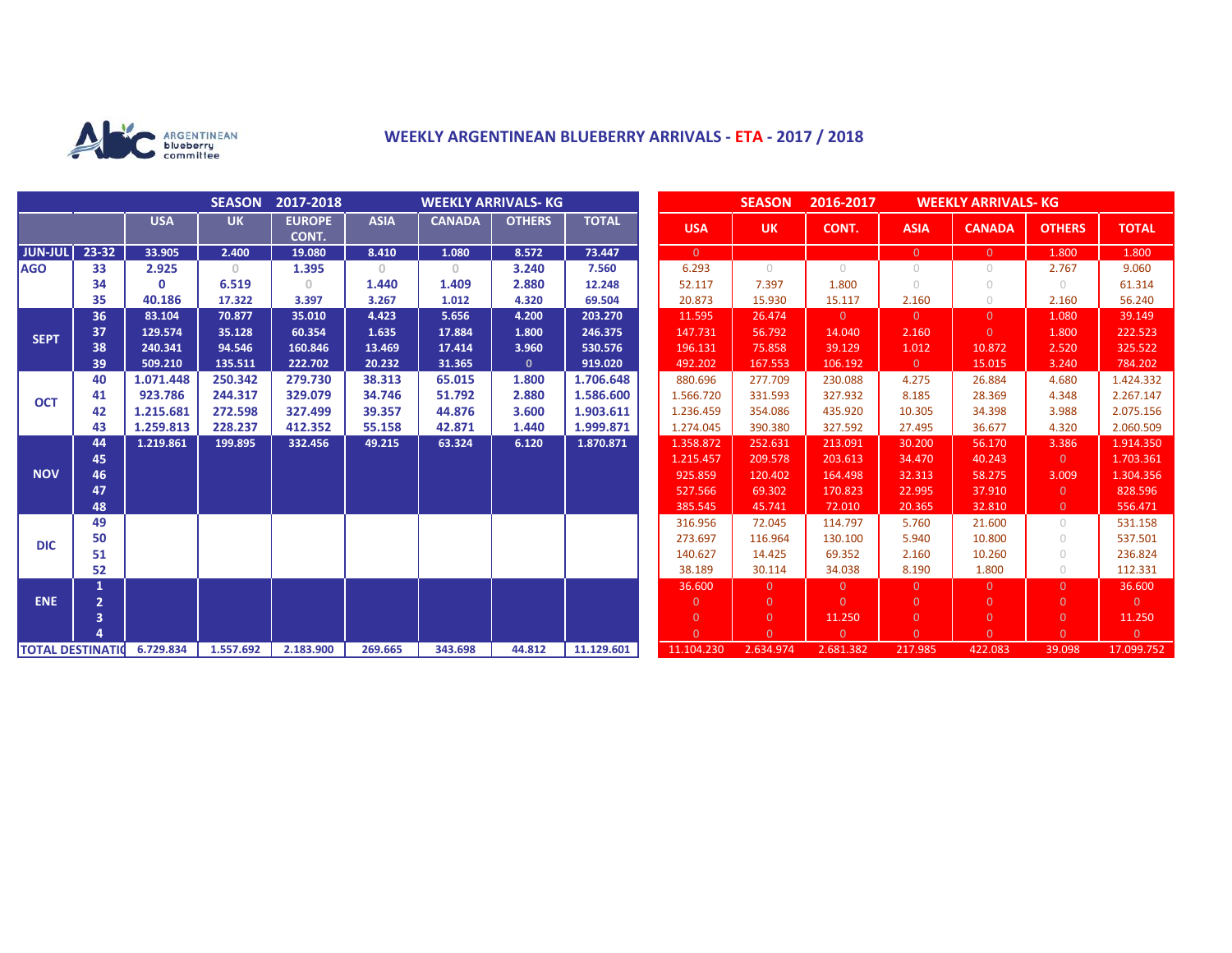

## **WEEKLY ARGENTINEAN BLUEBERRY ARRIVALS - ETA - 2017 / 2018 - ALL DESTINATIONS**

**WEEKLY ARGENTINEAN BLUEBERRY ARRIVALS - ETA - 2017 / 2018 - U.S.A.**



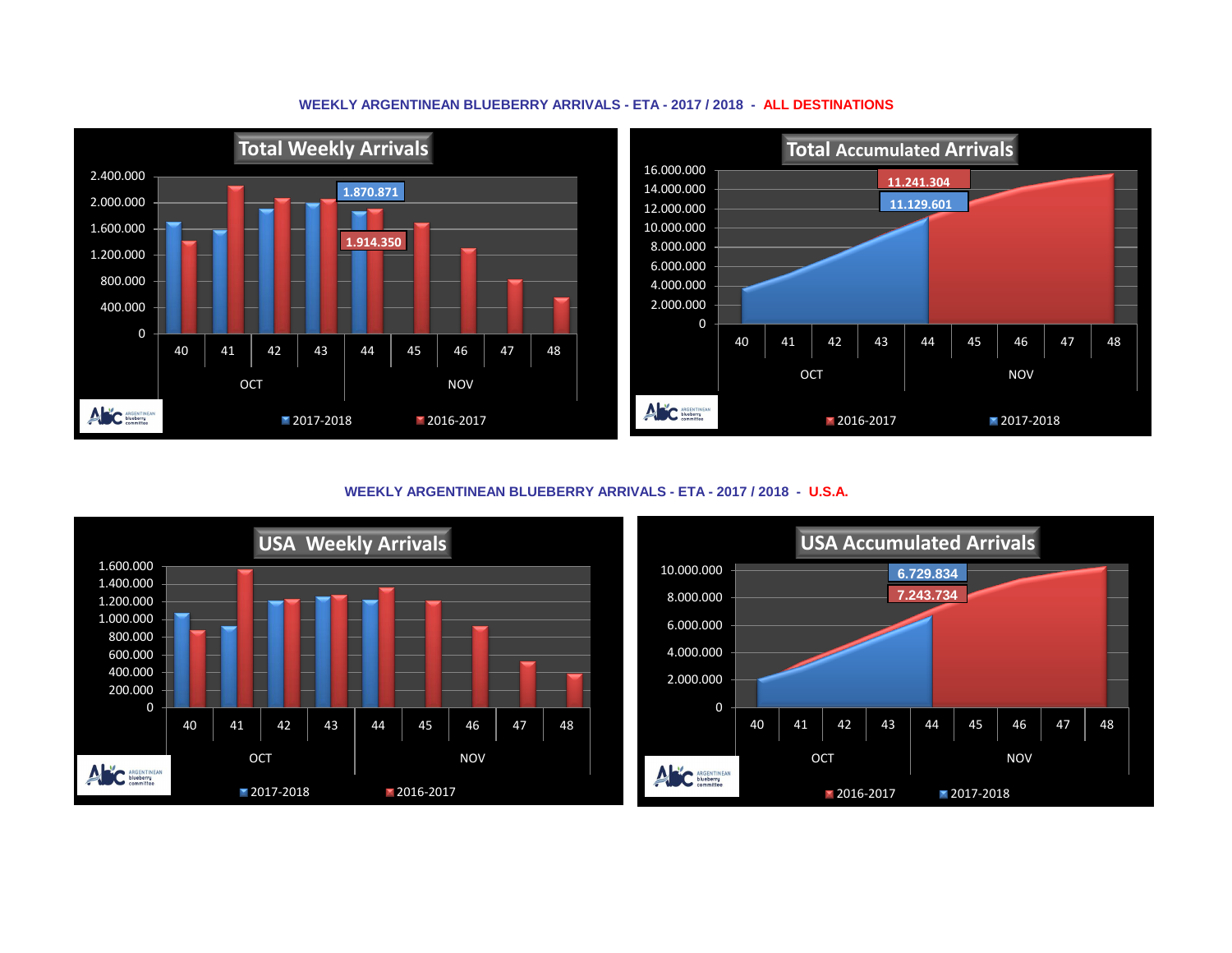#### **UK Weekly Arrivals UK Accumulated Arrivals** 2.500.000 400.000 **1.956.403** 2.000.000 300.000 **1.557.692** 1.500.000 200.000 1.000.000 100.000 500.000 0 0 40 | 41 | 42 | 43 | 44 | 45 | 46 | 47 | 48 40 | 41 | 42 | 43 | 44 | 45 | 46 | 47 | 48 OCT NOV OCT NOV ANC ARGENTINEAN ANC ARGENTINEAN 2017-2018 2016-2017 **2016-2017** 2017-2018

### **WEEKLY ARGENTINEAN BLUEBERRY ARRIVALS - ETA - 2017 / 2018 - UK**

**WEEKLY ARGENTINEAN BLUEBERRY ARRIVALS - ETA - 2017 / 2018 - CONTINENTAL EUROPE**